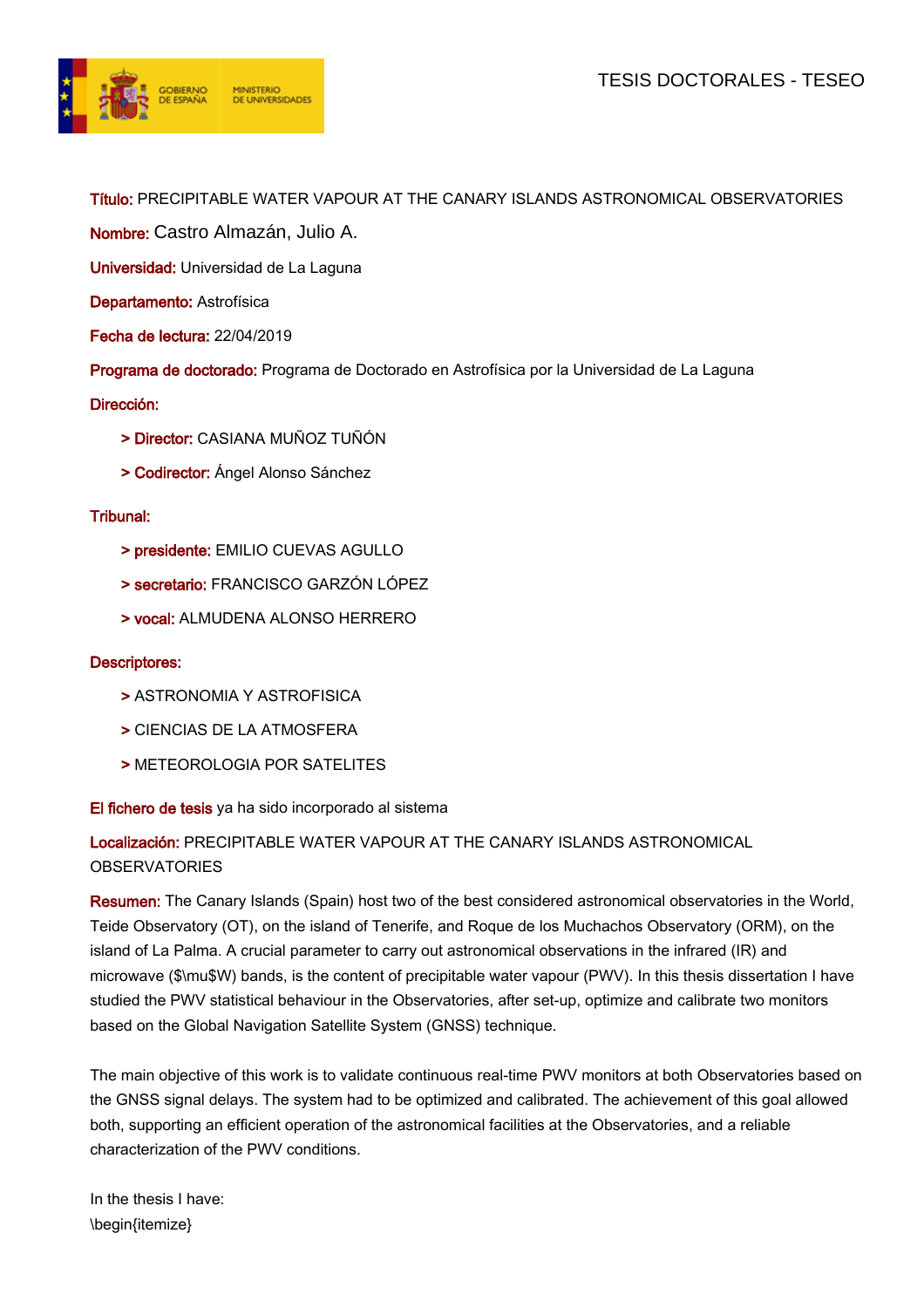

\item Reviewed the previous works on PWV for Astronomy at the Observatories.

\item Analyzed the behavior of the surface climatological parameters related to the amount of PWV at the Observatories.

\item Revised the water vapour fundamental optical and thermodynamical properties in the atmosphere, the impact on Astronomy and the implications in the GNSS atmospheric delays.

\item Reviewed the GNSS technique for PWV determination.

\item Studied the bias and error sources, propagated them and identified the dominant components. \item Identified and implemented updates and improvements of the technique, reducing the errors, to optimize the use of GNSS antennas as high precision PWV monitors.

\item Estimated the method detection limit.

\item Setup local \$24\$h\$/365\$d PWV routine monitors at both Observatories, based in the public data of the GNSS antennas forming part of the international Geodesy networks (GNSS PWV Monitors, PWVMo).

\item Developed a general semi-empirical error model (SEEM) for PWV retrieval with radiosoundings, to validate them as accurate calibrators for the PWVMo.

\item Analyzed the PWV vertical structure of the local troposphere at the Canary Islands based on the empirical parameters obtained in the setup of the SEEM.

\item Calibrated the PWVMo at the Observatories using a set of simultaneous high resolution radiosounding profiles, and obtained formulas for the calibration and for the final errors.

\item Generated and calibrated a 9-year continuous time-series of PWV data at both Observatories.

\item Carried out a statistical analyses, generated normal values, and thresholds with focus in the night-time IR astronomical observations.

\item Pushed further works and applications based on the results, and potential future researches. \end{itemize}

The principal results are following. The mesoscale climate conditions at the Canarian Observatories show that the temperature is dominated by a soft profile, with very sporadic and moderate extremes events and with the daily temperature ranges also low. Rainfall is very rare an with no extreme episodes. The median rainfall is \$287\$~mm~a\$^{-1}\$.

The two PWV monitors based on the GNSS technique operate in two modes: real time values based on predicted \$ultra-rapid\$ orbits (\emph{rapid} mode), and archive values based on \$rapid\$ (close to definitive) orbits (\emph{final} mode). We validated the technique, analyzed the bias and error sources. To optimize the monitors, we have set up local high precision barometers and obtained a local weighted average temperature of the atmosphere as a function of the surface temperature ( $T_m = 55.3 + 0.79 - T_s$  -\textrm{[K]}; \rm{rmse}=2.6\,\textrm{K}\$). This result reduce to close than a half the rmse previously reported in the literature. The raw PWV un-calibrated error estimation is \$\approx0.65\$~mm.

The median relative error obtained with SEEM (error model) for PWV retrieval from radiosounding balloons is \$2.0\pm0.9\%\$. This result reduces by more than a half the uncertainties previously reported in the literature. The empirical parameters obtained for SEEM show that the PWV experiences an extremely fast decay, while ascending in the troposphere over the Canary Islands, compared with other sites in different latitudes.

The direct comparison of the GNSS measurements with an independent dataset of simultaneous values